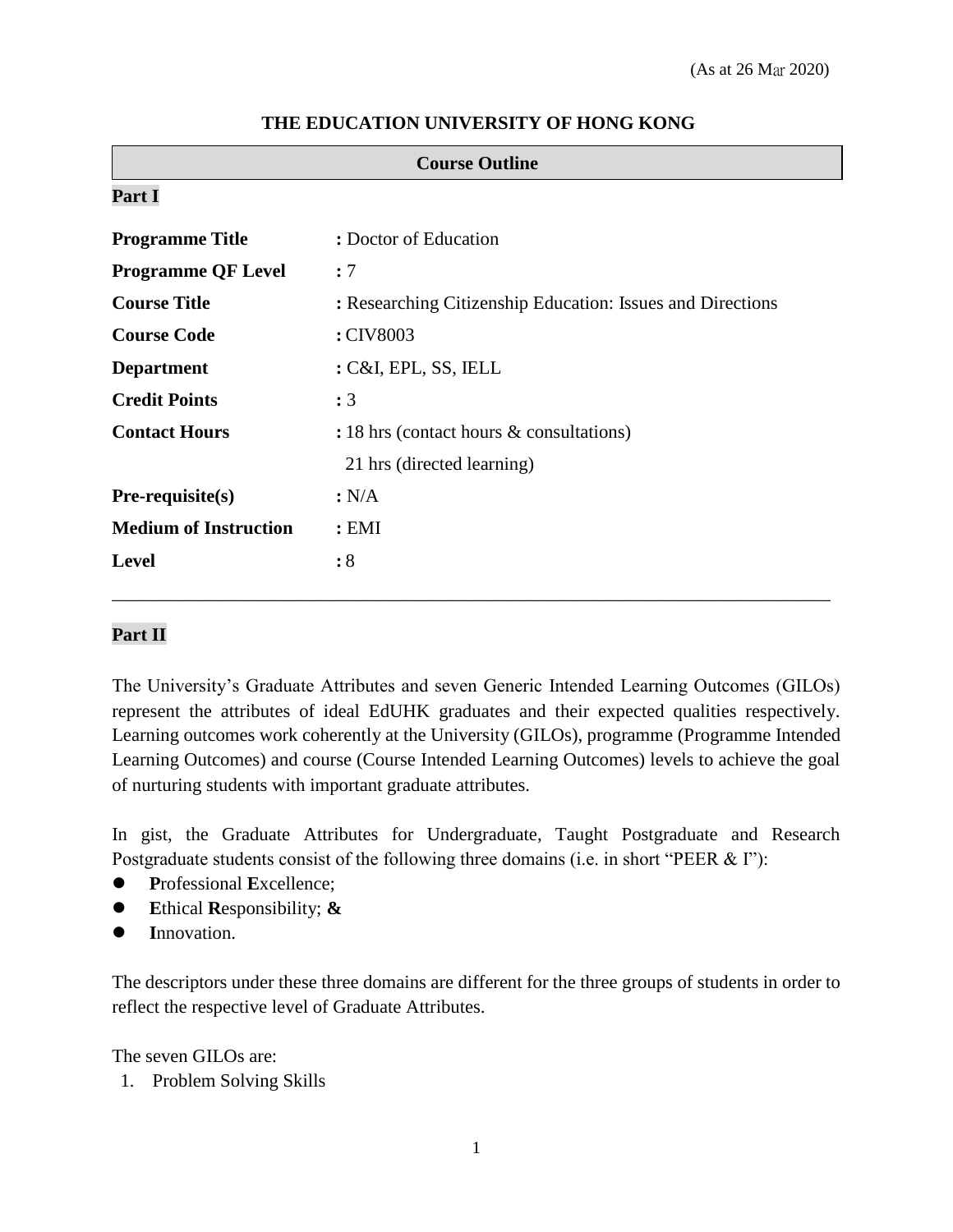- 2. Critical Thinking Skills
- 3. Creative Thinking Skills
- 4a. Oral Communication Skills
- 4b. Written Communication Skills
- 5. Social Interaction Skills
- 6. Ethical Decision Making
- 7. Global Perspectives

# **1. Course Synopsis**

Civic and citizenship education is multidimensional. It can be the subject of government policy, academic theorizing and scholarship, organizational level decision making, classroom practice as well as the actions of individuals in the community. Policy is a key tool for governments seeking to bring about wide-ranging changes in every area of public policy making. Organizations such as schools and businesses identify the value of 'good citizens' both to their daily operations and to society as a whole. Classrooms are the incubators for learning about civic understandings, values and actions. Communities are the sites of civic action and play a vital role in relation to both governments and contexts in which they

operate. Researchers see these multiple areas as important domains for systematic inquiry in order to develop new knowledge, exert an influence on policy and practice and expand the horizons of the field.

This course will provide opportunities for analyzing different modes of research in civic and citizenship education, their application to specific researchable questions, and the identification of new research questions relevant to the field and to participants. It will involve a consideration of the relationship between theory and research and the ways in which each can enhance the other.

# 2. Course Intended Learning Outcomes (CILO<sub>s</sub>)

*Upon successful completion of this course, students should be able to:*

- $C<sub>II</sub>$ . Identify a full range of civic and citizenship research that demonstrates the key concerns of the field;
- $CLLO<sub>2</sub>$ . Analyze the different modes of research in the field and the questions they seek to address;
- CILO3: Evaluate the effectiveness of current research approaches and outcomes;
- $CILO<sub>4</sub>$ . Critique specific examples of research on the field and suggest alternative approaches that could be more effective;
- $CILO<sub>5</sub>$ . Appreciate the extent to which research in the field is often influenced by social and political issues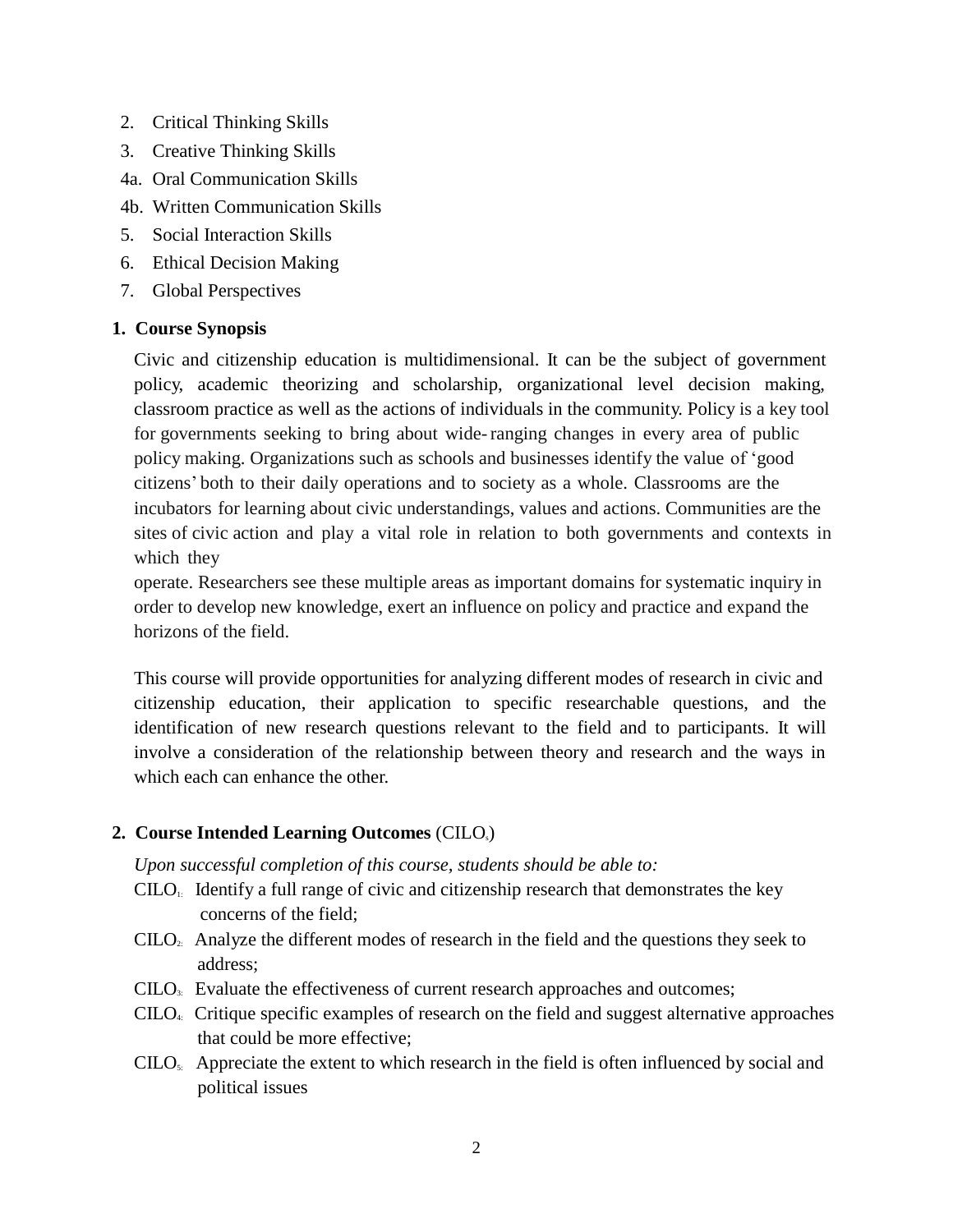| <b>Course Content</b>                                                                                                                                                                                                                                                                                                                    | <b>CILOs</b>           | <b>Suggested Teaching &amp;</b>                                                                                            |  |
|------------------------------------------------------------------------------------------------------------------------------------------------------------------------------------------------------------------------------------------------------------------------------------------------------------------------------------------|------------------------|----------------------------------------------------------------------------------------------------------------------------|--|
|                                                                                                                                                                                                                                                                                                                                          |                        | <b>Learning Activities</b>                                                                                                 |  |
| Develop an annotated bibliography of key<br>civic and citizenship education research<br>related to a specific area of interest such<br>political socialization,<br>organizational<br>as<br>citizenship, the development of political trust,<br>active citizenship, the role of civil society, policy<br>research, etc.                   | $C$                    | Group work that enables<br>students to focus on specific<br>areas then combine them in the<br>bibliography                 |  |
| Compare and contrast the modes of<br><i>research</i> identified in the annotated bibliography<br>and make an assessment of the effectiveness of<br>the modes that have been used, especially in<br>relation to the research questions asked and the<br>potential impact of the outcomes.                                                 | $C$                    | Brainstorming in groups<br>using different sets of<br>articles in each group then<br>reporting back to the whole<br>group. |  |
| Redesign one of the studies referred to above so<br>as to ensure more effective outcomes and impact.<br>In this process, show how the design of a<br>research study provides the framework for<br>addressing significant questions that can be<br>linked to outcomes that can impact on policy or<br>practice.                           | CILO <sub>3.5</sub>    | Individual write up of the<br>redesigned study for sharing<br>with all class members.                                      |  |
| Evaluate the key research concerns of the field in<br>terms of broader theoretical issues dealt with by<br>the writers identified in the annotated<br>bibliography. Show, where possible, the links<br>between theory, policy and practice in the<br>selected studies. In addition, identify research<br>where these links are not made. | $C$                    | Individual group<br>presentations                                                                                          |  |
| Critique key issues relating to research in the<br>field and show how problems can be addressed in<br>future research efforts related to your chosen area<br>of study.                                                                                                                                                                   | $C ILO$ <sub>4.5</sub> | Individual research paper                                                                                                  |  |

 $\frac{1}{2}$ 

l,

# **3. Content, CILOs and Teaching & Learning Activities**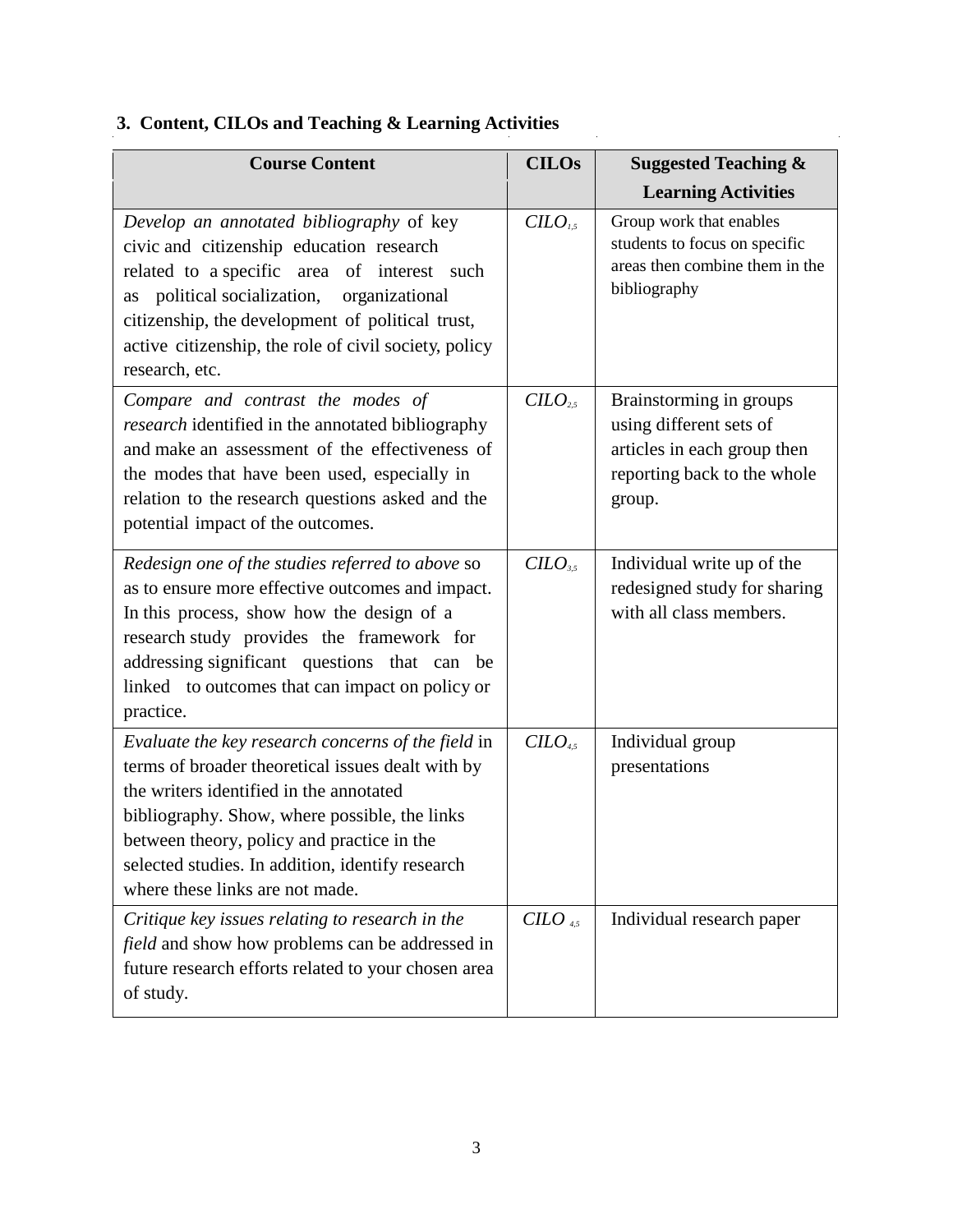#### **4. Assessment**

| 11000001110111                                                  |                   |             |
|-----------------------------------------------------------------|-------------------|-------------|
| <b>Assessment Tasks</b>                                         | Weighting $(\% )$ | <b>CILO</b> |
| Essay: $3,000 - 4,000$ English words                            | 100%              | $C$         |
| Select a major area that fits within the field of civic and     |                   |             |
| citizenship education, outline the ways in which research has   |                   |             |
| been undertaken to date to address major issues in that area,   |                   |             |
| identify gaps in the current research, including issues of both |                   |             |
| content that has not been researched and methodology that       |                   |             |
| could be enhanced, provide directions for future research and   |                   |             |
| indicate how these directions will enhance the impact of new    |                   |             |
| research in the area.                                           |                   |             |

 $\label{eq:2.1} \frac{1}{\sqrt{2}}\int_{\mathbb{R}^3}\frac{1}{\sqrt{2}}\left(\frac{1}{\sqrt{2}}\right)^2\frac{1}{\sqrt{2}}\left(\frac{1}{\sqrt{2}}\right)^2\frac{1}{\sqrt{2}}\left(\frac{1}{\sqrt{2}}\right)^2\frac{1}{\sqrt{2}}\left(\frac{1}{\sqrt{2}}\right)^2.$ 

 $\sim 10^{11}$  m

 $\mathcal{L}^{\text{max}}_{\text{max}}$  and  $\mathcal{L}^{\text{max}}_{\text{max}}$ 

 $\sim 10$ 

 $\mathcal{L}_{\rm{max}}$ 

#### **5. Required Text(s)**

Nil

#### **6. Recommended Readings**

#### *Books*

- Algarra, E., & López , J. (Eds.) (2020). *Handbook of research on citizenship and heritage education*. Hershey, PA: IGI Global.
- Banks, J. A. (2017). *Citizenship education and global migration: Implications for theory, research, and teaching*. Washington, DC: American Educational Research Assocuation.
- Harshman, J., Augustine, T. & Merryfield, M. M. (Eds.). (2015). *Research in global citizenship education*. Charlotte, NC : Information Age Publishing.
- Pineda-Alfonso, J. A., Alba-Fernández, D. & Navarro-Medina, E. (Eds.). (2018). *Handbook of research on education for participative citizenship and global prosperity*. Hershey, PA: IGI Global.
- Smith, K. (2016). *Curriculum, culture and citizenship education in Wales: Investigations into the curriculum cymreig*. London, US: Palgrave.
- Veugelers, W. & de Groot, I. (2019). Theory and practice of citizenship education. In *Education for democratic intercultural citizenship* (pp. 14-41). Leiden & Boston: Brill Sense.
- Waghid, Y. & Davids, N. (Eds.). (2017). *African democratic citizenship education revisited*. London: Palgrave.

#### *Articles*

Buchanan, J., Burridge, N. & Chodkiewicz, A. (2018). Maintaining global citizenship education in schools: A challenge for Australian educators and schools. *Australian Journal of Teacher Education. 43*(4), 51-67.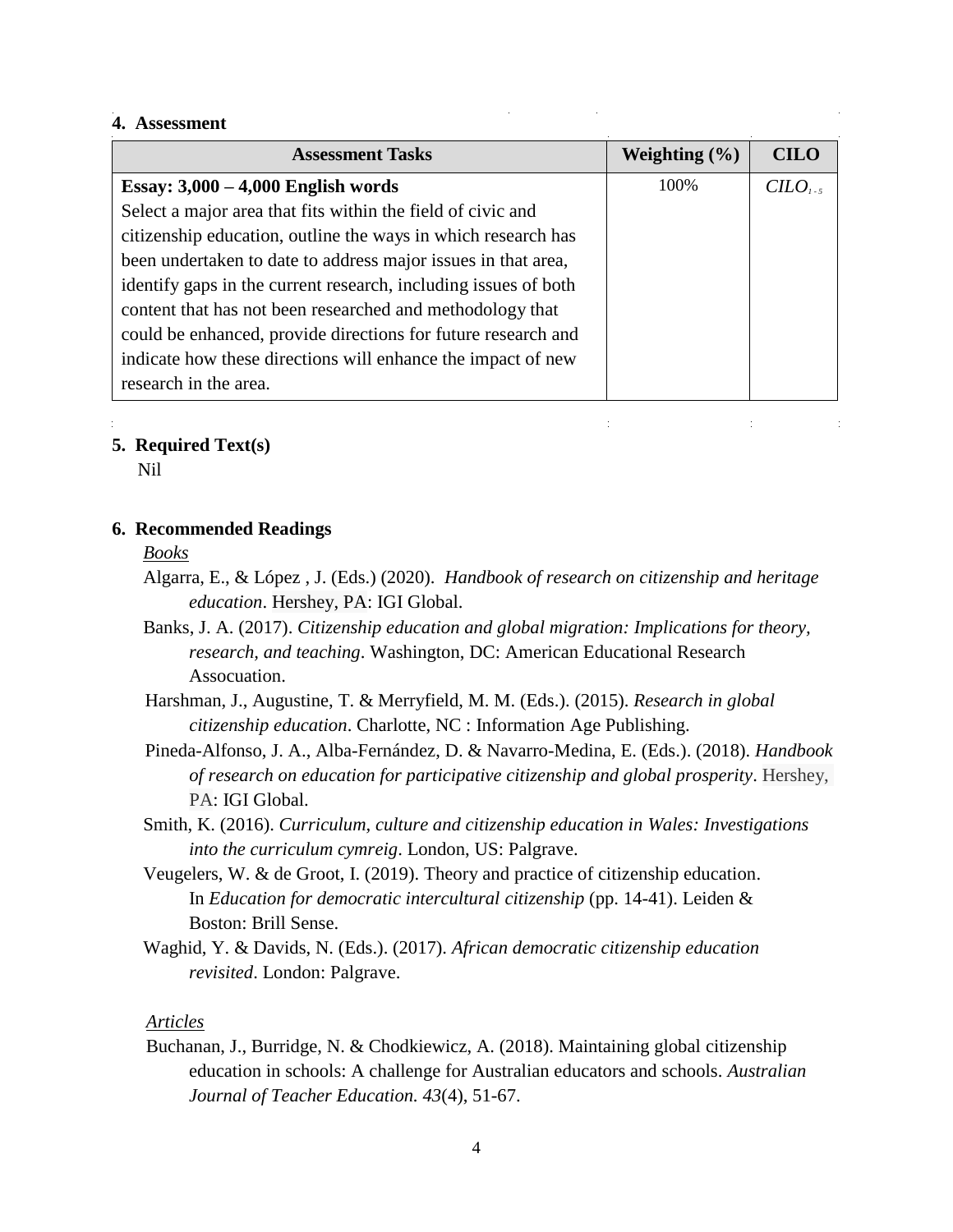- Bozymbekova, K. & Lee, J. C. K. (2018). Change and continuity in nation-building and citizenship education in Kazakhstan. *Educational Practice and Theory, 40*(2), 29-54.
- Banks, J. A. (2014). Diversity, group identity, and citizenship education in a global age. *Journal of Education, 194*(3), 1-12.
- Chong, E. K. (2015). Global citizenship education and Hong Kong's secondary school curriculum guidelines: From learning about rights and understanding responsibility to challenging inequality. *Asian Education and Development Studies, 4*(2), 221-247.
- Davies, I. & Chong, E. (2016). Current challenges for citizenship education in England. *Asian Education and Development Studies, 5*(1), 20-36.
- Goren, H. & Yemini, M. (2017). Global citizenship education redefined A systematic review of empirical studies on global citizenship education. *International Journal of Educational Research, 82*, 170-183.
- Goren, H. & Yemini, M. (2017). The global citizenship education gap: Teacher perceptions of the relationship between global citizenship education and students' socio-economic status. *Teaching and Teacher Education, 67*, 9-22.
- Gardner-Mctaggart, A. & Palmer, N. (2018). Global citizenship education, technology, and being. *Globalisation, Societies and Education, 16*(2), 268-281.
- Kennedy, K. J. (2010). Young citizens in Hong Kong: Obedient, active and patriotic? *Social Psychology of Education***,** *13*(1), 111-127.
- Kennedy, K. J. (2012). Global trends in civic and citizenship education: What are the lessons for nation states? *Education Sciences, 2*(3), 121-135.
- Pashby, K. (2015). Conflations, possibilities, and foreclosures: Global citizenship education in a multicultural context. *Curriculum Inquiry, 45*(4), 345-366.
- Pan, S. Y. (2017). Reframing citizenship education in Beijing: competing views and strategies. *Oxford Review of Education, 43*(6), 643-658.
- Ribeiro, A., Caetano, A. & Menezes, I. (2016). Citizenship education, educational policies and NGOs. *British Educational Research Journal, 42*(4), 646-664.
- Sklad, M., Friedman, J., Park, E. & Oomen, B. (2016). 'Going glocal': A qualitative and quantitative analysis of global citizenship education at a Dutch liberal arts and sciences college. *Higher Education, 72*(3), 323-340.
- Ye, W. (2016). Internal migration and citizenship education in China's Shenzhen city. *Education and Urban Society, 48*(1), 77-97.

#### **7. Related Web Resources**

*IEA Civic Education Study Secondary Analysis* :<http://terpconnect.umd.edu/~jtpurta/> *ICCS 2009 – Papers*: <http://iccs.acer.edu.au/index.php?page=publications-and-papers>

## **8. Related Journals**

*American Educational Research Journal British Educational Research Journal*